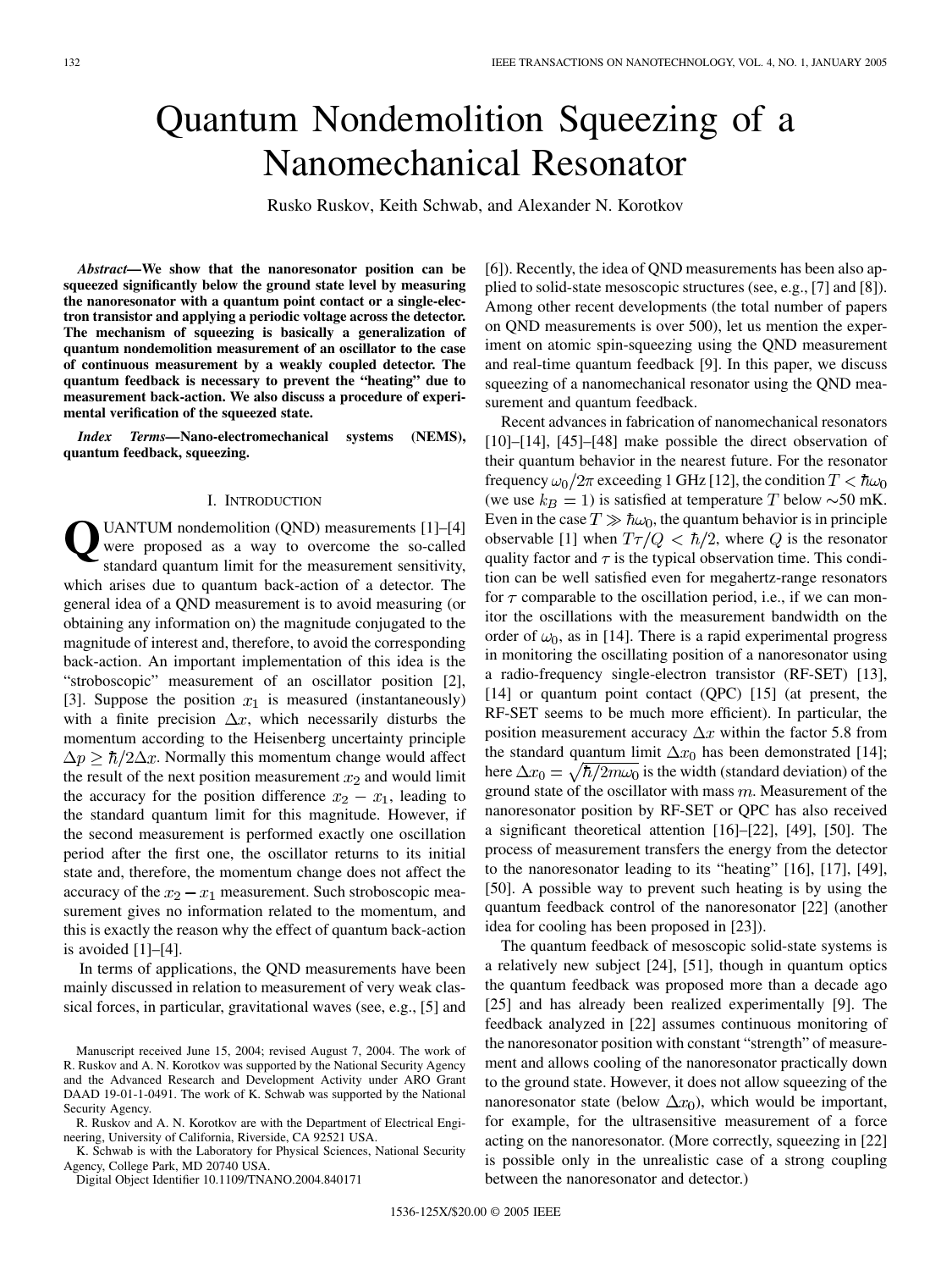In this paper, we analyze the case of the nanoresonator monitoring with the measurement strength modulated in time (for example, modulating the bias voltage of the QPC or RF-SET), basically applying the idea of stroboscopic QND measurements [\[2](#page-7-0)], [[3\]](#page-7-0) to the nanoresonator. We show that, in this case, even for a weak coupling with a detector, a significant squeezing of the nanoresonator state can be achieved when the modulation frequency  $\omega$  is close to  $2\omega_0/n$ ,  $n = 1, 2, \dots$ . The simple physical reason of this result is that the total Hamiltonian evolution during one period of resonator oscillation is exactly zero (unity operator); therefore, a repeated weak measurement at proper moments of time adds up to a strong measurement, which naturally produces a squeezed state. The difference from the QND measurement of [\[2](#page-7-0)] and [\[3](#page-7-0)] is that we consider continuous in time measurement and assume weak coupling between the nanoresonator and the detector. Therefore, exact matching with the oscillation period is impossible, which leads to additional heating due to measurement (above the level required by squeezing), so we need to use the quantum feedback to prevent this extra heating. We would also like to notice the difference between our proposal and squeezing of a nanoresonator proposed in [\[26](#page-8-0)], which is a scaled-down version of the classical thermomechanical noise squeezing [[27\]](#page-8-0) using the modulation of the resonator spring constant.

#### II. SYSTEM AND MODEL

For simplicity, we consider the nanoresonator measured by the low-transparency QPC (though our results are applicable to the RF-SET as well) and the system Hamiltonian is

$$
\mathcal{H} = \mathcal{H}_0 + \mathcal{H}_{\text{det}} + \mathcal{H}_{\text{int}} + \mathcal{H}_{fb} \tag{1}
$$

where the first term describes the oscillator (nanoresonator)

$$
\mathcal{H}_0 = \frac{\hat{p}^2}{2m} + \frac{m\omega_0^2 \hat{x}^2}{2}
$$

where  $\hat{p}$  and  $\hat{x}$  are the momentum and position operators, the last term

$$
\mathcal{H}_{fb} = -\mathcal{F}\hat{x}
$$

describes the feedback control of the nanoresonator by applying the force  $\mathcal{F}(t)$ , while  $\mathcal{H}_{\text{det}}$  and  $\mathcal{H}_{\text{int}}$  correspond to the detector and its interaction with the nanoresonator similar to [[17\]](#page-7-0), [\[28](#page-8-0)]

$$
\mathcal{H}_{\text{det}} = \sum_{l} E_{l} a_{l}^{\dagger} a_{l} + \sum_{r} E_{r} a_{r}^{\dagger} a_{r} + \sum_{l,r} \left( Ma_{l}^{\dagger} a_{r} + \text{H.c.} \right)
$$

$$
\mathcal{H}_{\text{int}} = \sum_{l,r} \left( \Delta M \hat{x} a_{l}^{\dagger} a_{r} + \text{H.c.} \right).
$$

Here,  $a_{1,r}^{\dagger}$  and  $a_{l,r}$  are the creation and annihilation operators for two electrodes of the QPC, and, for simplicity, we assume no relative phase between the tunneling amplitudes  $M$  and  $\Delta M$  (taking this phase into account is simple [[29\]](#page-8-0)–[\[31](#page-8-0)], but makes the formalism significantly lengthier). For a given position state  $|x\rangle$  of the oscillator, the average detector current is  $I_x = 2\pi |M + \Delta Mx|^2 \rho_l \rho_r e^2 V/\hbar$ , where V is the QPC voltage which may vary in time with frequency  $\omega$  comparable to  $\omega_0$ , e is the electron charge, and  $\rho_{l,r}$  are the densities of states in the electrodes.

We assume a weak response of the detector,  $|I_x - I_{x'}| \ll$  $I_x + I_{x'}$  and, therefore, the linear dependence of the detector current on the measured position is

$$
I_x = I_0 + kx.\t\t(2)
$$

Also, we neglect the dependence on  $x$  of the detector current spectral density  $S_I$  which is assumed to be flat in the frequency range of interest. Because the voltage V varies in time,  $I_0$ , k,  $I_x$ , and  $S_I$  also depend on time, which will be taken into account explicitly in Section III. Notice that the white noise  $S_I$  is an intrinsic detector noise, which is defined for a fixed voltage on a time scale much shorter than the time scale of voltage variations, while the long-time spectral density of the detector current is obviously affected by the voltage changes as well as by the oscillating signal from the nanoresonator.

Somewhat similar to the case of qubit measurement [\[32](#page-8-0)], [\[52](#page-8-0)], we define the dimensionless (time-dependent) coupling as

$$
\mathcal{C} = \frac{\hbar k^2}{S_{I} m \omega_0^2} \tag{3}
$$

which can also be expressed as  $C = 4/\omega_0 \tau_m$ , where  $\tau_m =$  $2S_I/(k\Delta x_0)^2$  is the "measurement" time which would be necessary to distinguish (with an SNR of 1) two position states separated by the ground state width  $\Delta x_0 = \sqrt{\hbar/2m\omega_0}$ . We will mainly consider the case of weak coupling,  $C \ll 1$ , which corresponds to a realistic experimental situation. As an example,  $C$ is of the order of  $10^{-3}$  for the parameters of experiment [[14\]](#page-7-0).

To describe the dynamics of the quantum measurement process, we apply the quantum Bayesian approach [[32\]](#page-8-0), [\[52](#page-8-0)], developed initially for measurement of qubits by solid-state detectors (this approach is practically equivalent to the approach of quantum trajectories used, e.g., in [[22\]](#page-7-0), [\[25](#page-7-0)], [[30\]](#page-8-0), and [\[33](#page-8-0)]). The Bayesian formalism takes into account the information about the measured system evolution contained in the noisy detector output and, therefore, is able to describe quantum evolution in a particular realization of the measurement process (without ensemble averaging). The main statements of the Bayesian formalism are that the evolution of the diagonal matrix elements of the measured system density matrix is governed by the classical Bayes theorem (on conditional probability) and that the pure state of the measured system remains pure when measured by an ideal detector (QPC is an example of an ideal detector); a nonideal detector can be described as an ideal detector with extra noise sources. While using the quantum Bayesian approach, we need to use its usual assumptions [\[32](#page-8-0)], [\[52](#page-8-0)]; in particular, we assume that the internal dynamics of the detector is much faster than the oscillator dynamics (this requires  $eV \gg \hbar \omega_0$ , and we assume a quasi-continuous detector current (which requires  $I_0/e \gg \omega_0$  and even stronger inequality  $k\Delta x_0/e \gg \omega_0$ ).

Applying the Bayesian approach to our system, we derive (the derivation will be presented elsewhere) the following equation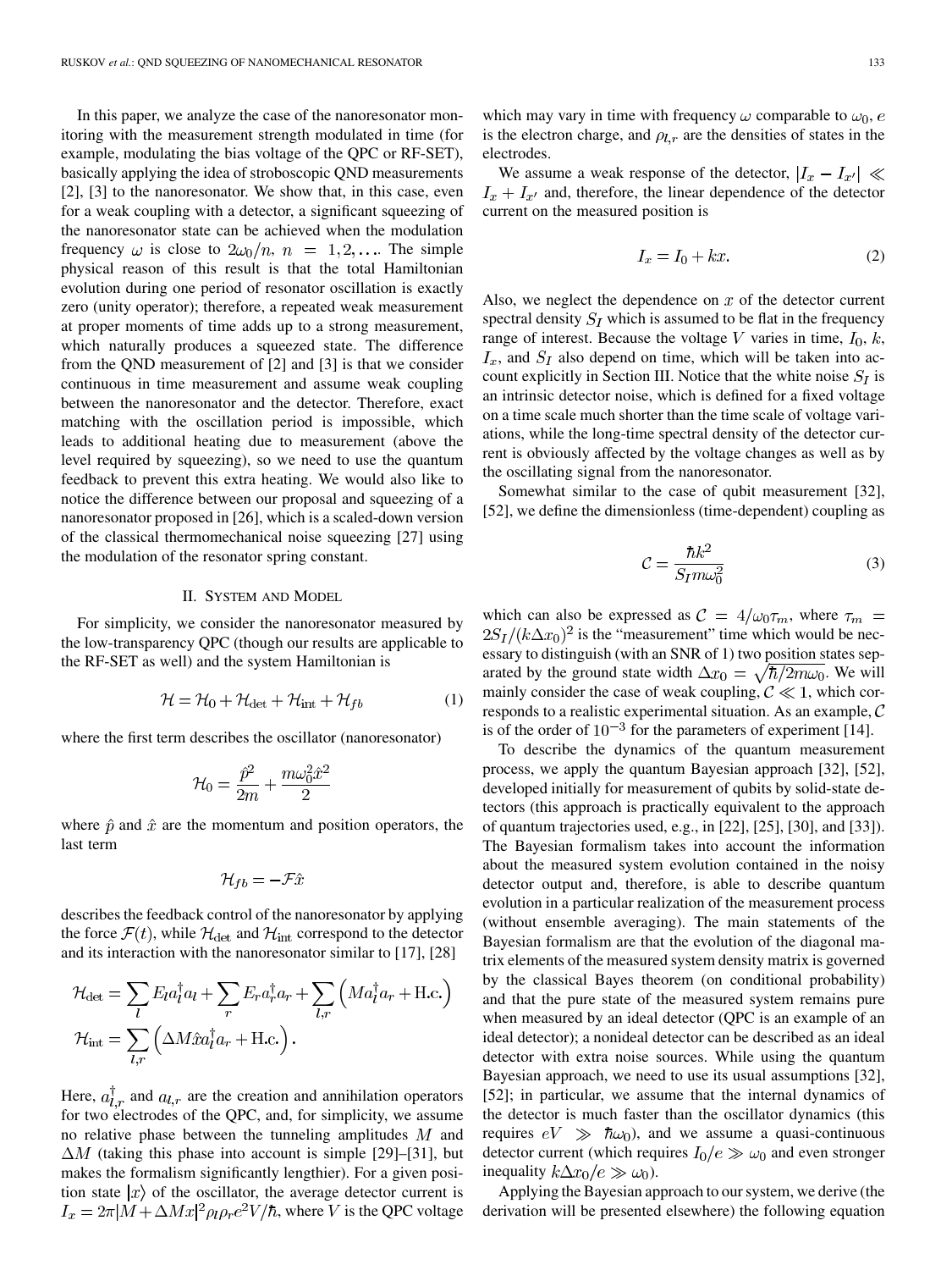for the evolution of oscillator density matrix  $\rho$  in x-basis (in Stratonovich form):

$$
\dot{\rho}(x, x') = \frac{-i}{\hbar} [\mathcal{H}_0 + \mathcal{H}_{fb}, \rho]_{x, x'} + \rho(x, x') \frac{1}{S_I} \times \left\{ I(t) \left( I_x + I_{x'} - 2 \langle I \rangle \right) - \left( \frac{I_x^2 + I_{x'}^2}{2} - \langle I^2 \rangle \right) \right\}
$$
\n(4)

where the first term is a usual evolution due to  $\mathcal{H}_0 + \mathcal{H}_{tb}$ , while the second term describes the evolution due to measurement and, therefore, depends on the noisy detector current  $I(t)$ ; we introduced notations  $\langle I \rangle$  =  $\int I_x \rho(x,x) dx$  and  $\langle I^2 \rangle = \int I_x^2 \rho(x, x) dx$ . Notice that (4) actually does not require the current linearity (2). Also notice that (4) coincides with the similar equation for the case of an arbitrary number of entangled qubits measured by an ideal detector [[31\]](#page-8-0), if  $x$  is replaced by the index corresponding to the state of qubits.

Equation (4) allows us to monitor the oscillator density matrix  $\rho$  using the measurement record  $I(t)$ , while for simulations  $I(t)$ may be replaced with

$$
I(t) = \langle I \rangle + \xi(t) \tag{5}
$$

where  $\xi(t)$  is a white noise with spectral density  $S_I$ . (These equations are derived assuming a constant detector voltage; however, they can still be used when the voltage (or any other parameter) variation is much slower than internal dynamics of the detector, which involves time constants  $\hbar/eV$  and  $e/\langle I \rangle$ .)

Translating (4) from Stratonovich into Ito form, using current linearity (2), and taking into account quantum efficiency  $\eta$  of the detector [[32\]](#page-8-0), [[52\]](#page-8-0) (QPC is an ideal detector,  $\eta = 1$ , while  $\eta < 1$ can be used for the RF-SET as a detector), we obtain

$$
\dot{\rho}(x, x') = \frac{-i}{\hbar} [\mathcal{H}_0 + \mathcal{H}_{fb}, \rho]_{x, x'} - \frac{k^2}{4S_I \eta} (x - x')^2 \rho(x, x')
$$

$$
+ \frac{k}{S_I} (x + x' - 2\langle x \rangle) \rho(x, x') \xi(t) \tag{6}
$$

where  $\langle x \rangle = \int x \rho(x, x) dx$ . Equation (6) is similar to equations derived in many publications (e.g., in [\[22](#page-7-0)] and [\[33](#page-8-0)]–[\[35](#page-8-0)]) for measurement of a mechanical oscillator. Averaging (6) over the measurement record  $I(t)$  eliminates the last term of (6) [in Ito form, averaging over the noise  $\xi(t)$  is equivalent to using  $\xi(t) = 0$ ] and leads to the ensemble averaged equation derived in even larger number of papers, including, e.g., [[17\]](#page-7-0). Notice that the second (decoherence) term in (6) can also be rewritten in a standard double-commutator form (see, e.g., [\[17](#page-7-0)], [\[22\]](#page-7-0), [[33\]](#page-8-0), and [[35\]](#page-8-0)–[[39\]](#page-8-0)) since  $(x - x')^2 \rho(x, x') = [\hat{x}, [\hat{x}, \rho]]_{x, x'}$ . The nanoresonator evolution described by (6) does not depend on the environment temperature because we essentially assume a large (infinite) quality factor of the nanoresonator, so that the interaction with the thermal bath is much weaker than interaction with the detector, which is infinite by assumption of the effective temperature  $T_d \sim eV/2$  [\[16](#page-7-0)], [[17\]](#page-7-0), [\[49](#page-8-0)], [\[50](#page-8-0)].

# III. QND SQUEEZING OF THE NANORESONATOR

## *A. Modulation of the Measurement Strength*

We assume periodic modulation of the voltage across the QPC detector  $V = f(t)V_0$ , which leads to the corresponding modulation of the parameters in (4) and (6) as follows:

$$
k = f(t)k_0
$$
  
\n
$$
I_x = f(t)(I_{00} + k_0x)
$$
  
\n
$$
S_I = |f(t)| S_0
$$
\n(7)

while quantum efficiency  $\eta$  is assumed to be constant (in the general case,  $f(t)$  may become negative). Notice that the noise  $\xi(t)$  has an implicit time dependence because of the modulated time spectral density  $S_I$ . The dimensionless coupling is modulated as  $C = |f(t)|C_0$ .

In this paper, we will consider two types of modulation with frequency  $\omega$ : harmonic modulation with 100% depth

$$
f(t) = \frac{(1 + \cos \omega t)}{2} \tag{8}
$$

and the square-wave (stroboscopic) modulation with pulse width  $\delta t$ 

$$
f(t) = \begin{cases} 1, & \left| t - j \times \frac{2\pi}{\omega} \right| \le \frac{\delta t}{2}, & j = 1, 2, \dots \\ 0, & \text{otherwise.} \end{cases}
$$
 (9)

Notice that  $|f(t)| \leq 1$ , so  $k_0$  and  $C_0$  correspond to the maximum coupling. Since  $f(t)$  reaches zero in both types of modulation, the conditions  $eV \gg \hbar \omega_0$  and  $k \Delta x_0/e \gg \omega_0$  required for the Bayesian formalism are violated during a fraction of the modulation period. However, the expected corrections to the Bayesian equations (see, e.g., [\[17](#page-7-0)]) have the relative strength of crude  $\hbar \omega_0 / eV$ , which means that the poorly described evolution during these fractions of the period is quite slow. Therefore, we can still use (6) for the analysis in the case of sufficiently large maximum voltage, when the neglected contribution to the evolution during a low-voltage phase is significantly smaller than the well-described contribution during a large-voltage phase. The neglected contribution is expected to lead to a weak relaxation of the nanoresonator state.

#### *B. Simplified Equations for the Gaussian States*

Following [\[22](#page-7-0)], [\[33](#page-8-0)], [[40](#page-8-0)], and [[41\]](#page-8-0), we assume that the oscillator state is Gaussian [[42\]](#page-8-0)

$$
\rho(x, x') = \frac{1}{\sqrt{2\pi D_x}} \exp\left[-\frac{\left(\frac{x+x'}{2} - \langle x \rangle\right)^2}{2D_x}\right] \times \exp\left[-\frac{(x-x')^2}{8D_x} \frac{\left(D_x D_p - D_{xp}^2\right)}{\frac{\hbar^2}{4}}\right] \times \exp\left[i(x-x')\left(\frac{\langle p \rangle}{\hbar} + \left(\frac{x+x'}{2} - \langle x \rangle\right) \frac{D_{xp}}{\hbar D_x}\right)\right] (10)
$$

and, therefore, is characterized by only five parameters: average position  $\langle x \rangle = \langle \hat{x} \rangle$  and momentum  $\langle p \rangle = \langle \hat{p} \rangle$ , their variances and  $D_p = \langle \hat{p}^2 \rangle - \langle \hat{p} \rangle^2$ , and the correlation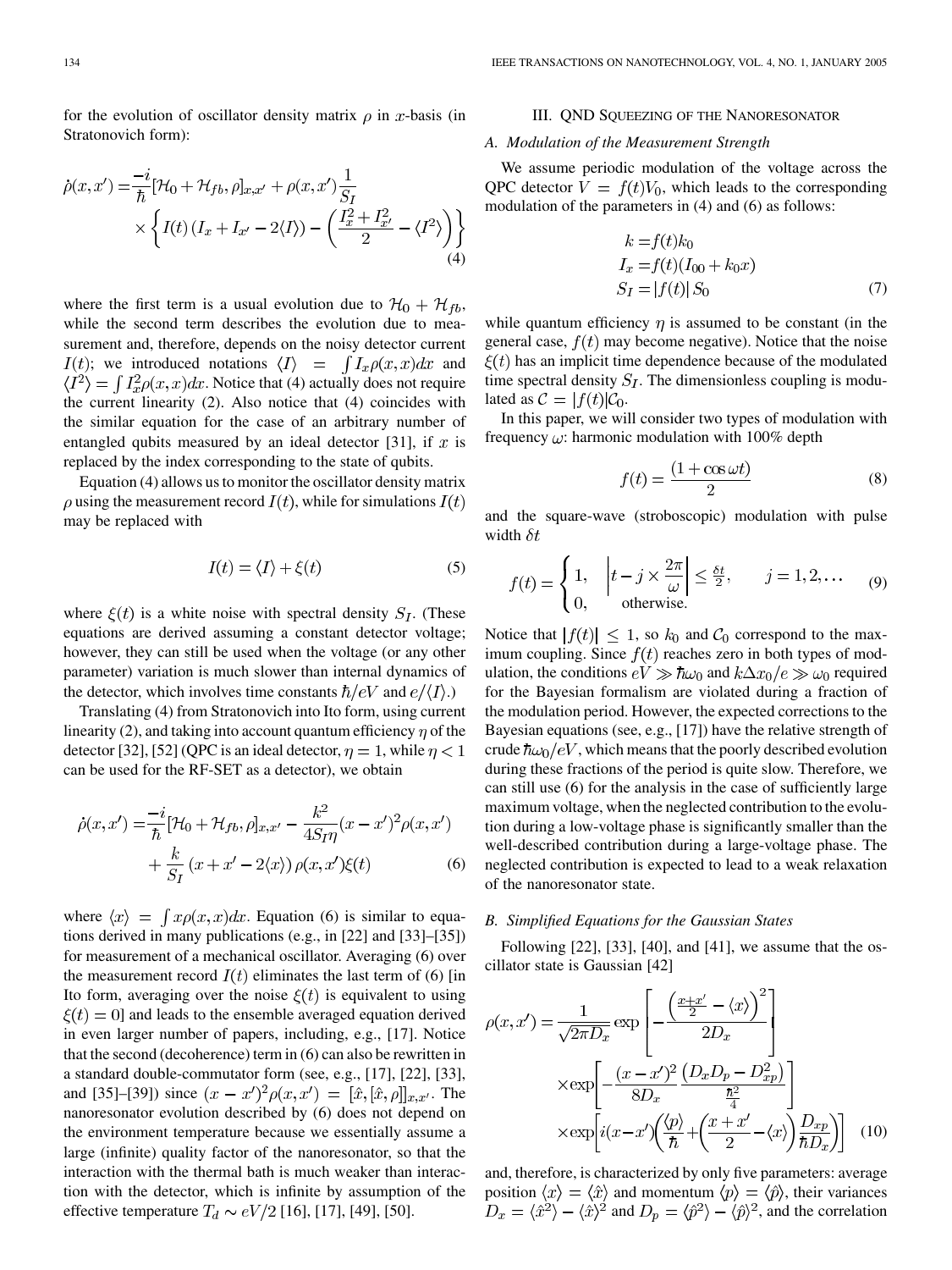$D_{xp} = \langle \hat{x} \hat{p} + \hat{p} \hat{x} \rangle/2 - \langle \hat{x} \rangle \langle \hat{p} \rangle$ . These parameters satisfy the generalized Heisenberg inequality [[43\]](#page-8-0)

$$
D_x D_p - D_{xp}^2 \ge \frac{\hbar^2}{4} \tag{11}
$$

which reaches the lower bound for the pure states. The assumption of the Gaussian state can be justified by the fact that a Gaussian state remains Gaussian in the process of continuous measurement [[41\]](#page-8-0) (we have checked this statement for nonideal detectors including "asymmetric" detectors and for varying in time strength of measurement) and by the fact that the thermal state (natural initial condition) is Gaussian [[42\]](#page-8-0).

For Gaussian states, (6) transforms into

$$
\langle \dot{x} \rangle = \frac{\langle p \rangle}{m} + \frac{2k_0}{S_0} \text{sgn}[f(t)] D_x \xi(t)
$$
\n(12)

$$
\langle \dot{p} \rangle = -m\omega_0^2 \langle x \rangle + \frac{2k_0}{S_0} \text{sgn}[f(t)] D_{xp}\xi(t) + \mathcal{F}
$$
 (13)

$$
\dot{D}_x = \frac{2}{m} D_{xp} - \frac{2k_0^2}{S_0} |f(t)| D_x^2
$$
\n(14)

$$
\dot{D}_p = -2m\omega_0^2 D_{xp} + \frac{k_0^2 \hbar^2}{2S_0 \eta} |f(t)| - \frac{2k_0^2}{S_0} |f(t)| D_{xp}^2 \tag{15}
$$

$$
\dot{D}_{xp} = \frac{1}{m}D_p - m\omega_0^2 D_x - \frac{2k_0^2}{S_0} |f(t)| D_x D_{xp}
$$
\n(16)

which practically coincide with the equations derived in [\[22](#page-7-0)], [\[33](#page-8-0)], and [\[40](#page-8-0)], except for time-dependent  $f(t)$ . It is interesting to notice that, while (6) is a nonlinear stochastic equation, for which the Stratonovich and Ito forms are significantly different, there is no such difference for  $(12)$ – $(16)$ , so they can be treated as simple ordinary differential equations.

Notice that the equations for  $D_x, D_p$ , and  $D_{xp}$  do not depend on noise  $\xi(t)$  and feedback force  $\mathcal F$  and are decoupled from the remaining equations. Therefore, the evolution of the "wave packet width"  $\sqrt{D_x}$  is deterministic. Analyzing the possibility to squeeze the nanoresonator state, we will consider separately the squeezing of the packet width and the contribution  $D_{\langle x \rangle}$ to the total position variance due to fluctuating position of the packet center  $\langle x \rangle$ . As will be discussed below,  $D_x$  may be made significantly smaller than the ground state variance  $\Delta x_0^2$  using modulation  $f(t)$ , while  $D_{\langle x \rangle}$  can be made even smaller using the feedback.

# *C. Packet Width Squeezing*

Let us use the natural normalization of  $D_x$  and  $D_p$ by the ground state parameters,  $d_x \equiv D_x/(\hbar/2m\omega_0)$ ,  $d_p \equiv D_p/(\hbar m \omega_0/2)$ , and similarly  $d_{xp} \equiv D_{xp}/(\hbar/2)$ . Then  $(14)$ – $(16)$  can be rewritten as

$$
\frac{d_x}{\omega_0} = 2d_{xp} - C_0 |f(t)| d_x^2
$$
\n(17)

$$
\frac{d_p}{\omega_0} = -2d_{xp} + \frac{C_0}{\eta} |f(t)| - C_0 |f(t)| d_{xp}^2 \tag{18}
$$

$$
\frac{d_{xp}}{\omega_0} = d_p - d_x - C_0 |f(t)| d_x d_{xp}.\tag{19}
$$

We have analyzed these equations numerically for the harmonic (8) and stroboscopic (9) modulation  $f(t)$  for several values of the maximum coupling  $C_0$ , concentrating on the



Fig. 1. Dependence of the packet width squeezing  $S$  (maximized over the modulation period) on the frequency  $\omega$  of the harmonic modulation (8) of the measurement strength, for three values of the quantum efficiency  $\eta$  of the detector. Solid lines show the numerical results, dashed lines are the analytical results corresponding to (25) and (27), and dotted lines are the asymptotes  $S = \sqrt{\eta}$ .

range  $C_0 \leq 1$ . Notice that for the stroboscopic modulation the evolution during each period of modulation can be calculated analytically using Riccati equations [[33\]](#page-8-0) that significantly simplifies the numerical calculations. As anticipated, we have found that, irrespective of the initial conditions, (17)–(19) approach the asymptotic solutions which oscillate with the modulation frequency  $\omega$ . Even for small coupling,  $\mathcal{C}_0 \ll 1$ , the asymptotic oscillations are significant in the case of resonance:  $\omega \simeq 2\omega_0$  for harmonic modulation and  $\omega \simeq 2\omega_0/n$  for the stroboscopic modulation (notice that at  $C_0 = 0$  the variances oscillate with frequency  $2\omega_0$ ). During the oscillation period, the asymptotic solution for  $d_x(t)$  reaches the values both above and below the stationary solution for  $f(t) = 1$  which is [[22\]](#page-7-0), [[33\]](#page-8-0)  $d_x = (\sqrt{2}/C_0)[(1+C_0^2/\eta)^{1/2}-1]^{1/2}$  and becomes  $d_x = 1/\sqrt{\eta}$ for  $C_0 \ll 1$ . Most importantly, the squeezed state  $d_x < 1$  may be achieved for both harmonic and stroboscopic modulation (momentum squeezing is also achieved; however, we do not analyze it in this paper).

Fig. 1 shows the maximum squeezing over the oscillation period for the asymptotic solution,  $S = \max_t [1/d_x(t)] =$  $\max_t[\Delta x_0^2/D_x(t)]$ , as a function of the modulation frequency  $\omega$  for the harmonic modulation (8) in the case of weak coupling  $C_0 = 0.1$ . One can see that, for the ideal detector,  $\eta = 1$ , the squeezing  $S \approx 1.73$  is achieved at  $\omega = 2\omega_0$  and decreases to  $S \approx 1$  (which corresponds to the ground state width) away from the resonance. The resonances at  $\omega = 2\omega_0/n$ ,  $n \ge 2$ , are barely visible and lead to small shoulders rather than to peaks. For nonideal detectors,  $\eta$  < 1, the height of the resonance peak decreases,  $S(2\omega_0) \approx 1.73\sqrt{\eta}$ , while the width increases; the squeezing becomes impossible,  $S < 1$ , at  $\eta < 1/3$ .

Much stronger squeezing of the packet width can be achieved for the stroboscopic modulation (9). (Correspondingly, the efficiency  $\eta$  can also be much lower—see analytics below.) Fig. 2 shows  $S(\omega)$  for the ideal detector with  $C_0 = 0.5$  and pulse duration  $\delta t = 0.05T_0$ , where  $T_0 = 2\pi/\omega_0$  is the nanoresonator period. One can see that the sharp resonances at  $\omega = 2\omega_0/n$  have equal height; however, their width decreases with  $n$ . [If modulation (9) is modified so that  $f(t) = \text{const} > 0$  during the "off" phase, then the peak height also decreases with  $n$ . For smaller coupling  $C_0$ , the peak height remains practically the same, but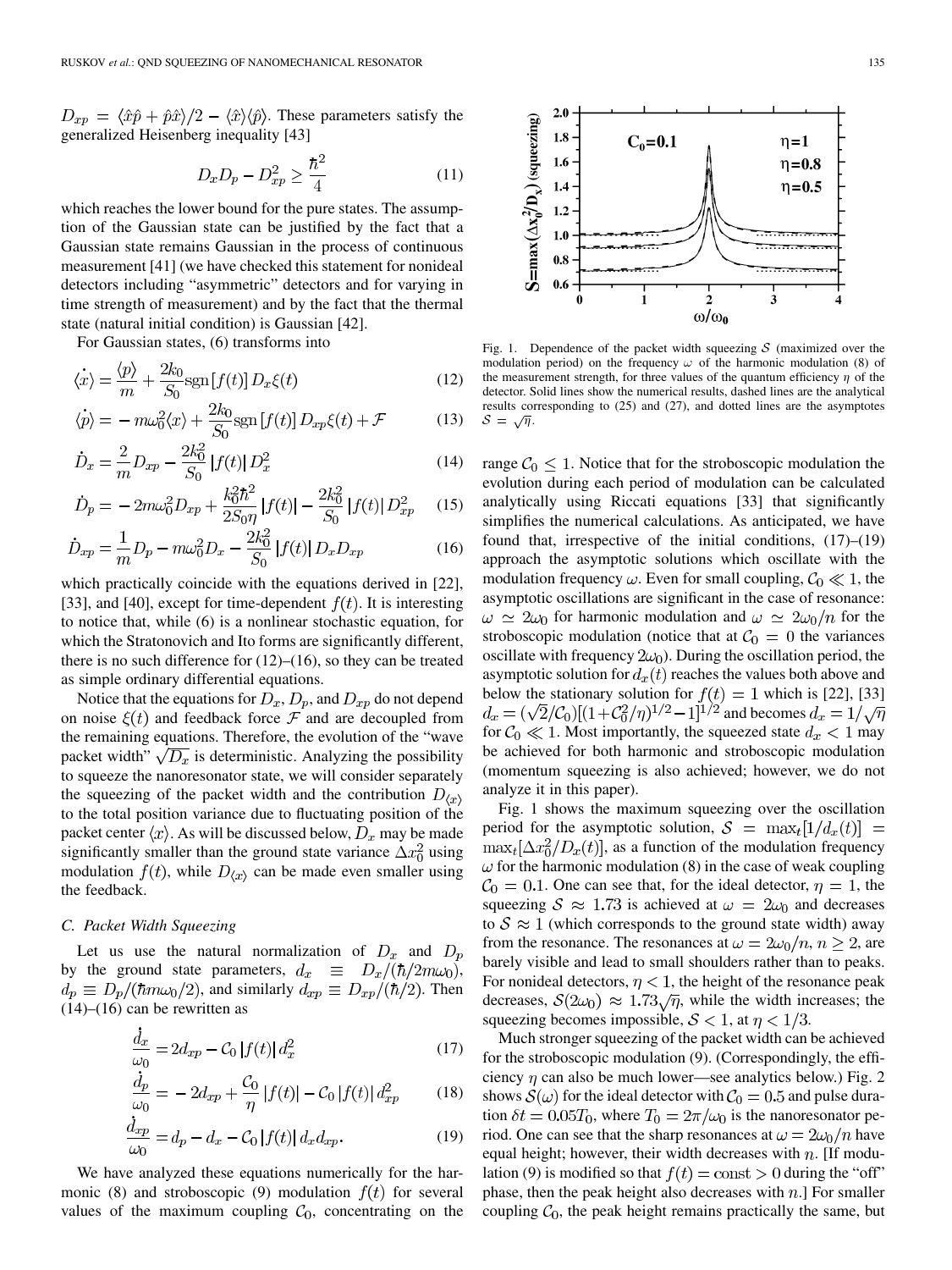

Fig. 2. Numerical results for the packet width squeezing  $S$  as a function of modulation frequency  $\omega$  for the stroboscopic measurement modulation (9) with the pulse width  $\delta t$ . Efficient squeezing occurs at  $\omega \approx 2\omega_0/n$ . The height of the squeezing peaks is proportional to  $\sqrt{\eta}(\delta t)^{-1}$  [see (36)] while their width is proportional to  $C_0 (\delta t)^3 / n^2 \sqrt{\eta}$  [see (37)].

the peak width decreases; this is the reason why we chose relatively large coupling in Fig. 2 in order to have a noticeable peak width. For smaller pulse duration  $\delta t$ , the squeezing peaks in Fig. 2 would become higher and narrower, while the detector nonideality makes peaks lower and wider (this will be evident from the analytical results discussed below).

*1) Evolution of the State Purity:* Before discussing the analytical results for squeezing, let us briefly discuss the evolution of the state purity,  $\text{Tr}(\rho^2) = (\hbar/2)/\sqrt{D_x D_p - D_{xp}^2} = 1/\sqrt{u}$ , where  $u = d_x d_p - d_{x}^2$ . From (17)–(19), it is easy to derive the equation  $\dot{u} = \omega_0 C_0 |f(t)| d_x (\eta^{-1} - u)$ . Since  $C_0$  and  $d_x$  are positive, the asymptotic solution of this equation is obviously  $a = 1/\eta$  and, therefore, the state purity reaches the asymptote  $\text{Tr}(\rho^2) = \sqrt{\eta}$ . In particular, in the case of ideal detector  $\eta = 1$ , the state eventually becomes pure (similar to the case of a qubit measurement [\[32](#page-8-0)], [[52\]](#page-8-0)). It is interesting to note that the typical purification time is comparable to the time of reaching the asymptotic regime.

*2) Analytics for Harmonic Modulation:* Without measurement,  $C_0 = 0$ , (17)–(19) have the solution

$$
d_x(t) = \sqrt{\eta^{-1} + A^2} - A\cos(2\omega_0 t + \varphi)
$$
 (20)

$$
d_p(t) = \sqrt{\eta^{-1} + A^2 + A\cos(2\omega_0 t + \varphi)}
$$
 (21)

$$
d_{xp}(t) = A\sin(2\omega_0 t + \varphi) \tag{22}
$$

with arbitrary amplitude A and phase  $\varphi$ . (Notice that these equations satisfy the condition  $u = 1/\eta$ .) For weak coupling,  $C_0/\eta \ll 1$ , and harmonic modulation (8) in the vicinity of the resonance,  $\omega \simeq 2\omega_0$ , it is natural to look for the asymptotic solution of (17)–(19) in the form of (20)–(22) with  $2\omega_0$  replaced with  $\omega$  (actually, A and  $\varphi$  vary in time with frequency  $\omega$ , but variations are negligible at  $C_0/\eta \ll 1$ ).

To find A and  $\varphi$ , we substitute these equations into the equation  $\int_{-\pi/\omega}^{\pi/\omega} f(t) (\eta^{-1} - d_x^2 - d_{xp}^2) dt = 0$  which follows from the stationarity condition  $\int_{-\pi/\omega}^{\pi/\omega} (d_x + d_p) dt = 0$ , and (17) and (18). This gives us the relation

$$
A = \frac{1}{2}\sqrt{\eta^{-1} + A^2} \cos \varphi.
$$
 (23)

We find numerically that  $\varphi = 0$  at the resonance,  $\omega = 2\omega_0$ . (This is quite natural, corresponding to smaller  $d_x$  at larger measurement strength, and is also proven below). Then, from (23), we find  $A = 1/\sqrt{3\eta}$  and, therefore,

$$
S(2\omega_0) = \sqrt{3\eta} \tag{24}
$$

since the maximum squeezing  $S$  and the amplitude  $A$  are related as

$$
S = \eta(A + \sqrt{A^2 + \eta^{-1}}). \tag{25}
$$

This result confirms the numerical result for the peak height in Fig. 1.

To find the shape of the resonant peak, we need one more equation relating A and  $\varphi$ . It can be obtained by deriving the equation for  $d_{xp}(t)$  from (17)–(19), and equating the  $sin(\omega t + \varphi)$ component for the two sides of the equation (assuming  $C_0/\eta \ll$ 1 and  $\omega \approx 2\omega_0$ ). In this way, we obtain

$$
\left(4\omega_0^2 - \omega^2\right)A = \eta^{-1}\mathcal{C}_0\omega_0^2\sin\varphi.
$$
 (26)

In particular, this proves that  $\varphi = 0$  at  $\omega = 2\omega_0$ . Combining (23) and (26), we find the amplitude  $\ddot{A}$  as

$$
A(\omega) = \sqrt{\frac{\frac{2}{\eta}}{3 + g(\omega) + \sqrt{g^2(\omega) + 10g(\omega) + 9}}}
$$
(27)

where  $g(\omega) = 16\eta(2 - \omega/\omega_0)^2/\mathcal{C}_0^2$ . This result gives us the analytical expression for squeezing  $S$  via (25). The corresponding squeezing is shown by the dashed lines in Fig. 1, which practically coincide with the solid lines representing the numerical results. Notice that the linewidth of the peak is proportional to  $\mathcal{C}_0/\sqrt{\eta}$ ; away from the resonance, A decreases to zero, and the squeezing approaches  $S = \sqrt{\eta}$ , which is the same as for the case without modulation [\[33](#page-8-0)]. The analytical result for  $S(\omega)$  works well for coupling  $\mathcal{C}_0$  up to approximately 0.3. It is curious that the rather complex shape of the resonance peak given by (25) and (27) is quite close to the square root of the Lorentzian shape

$$
S(\omega) \approx \sqrt{\eta} \left( 1 + \frac{\sqrt{3} - 1}{\sqrt{1 + \left[ \frac{(\omega - 2\omega_0)}{\Delta \omega} \right]^2}} \right) \tag{28}
$$

with  $\Delta\omega \simeq 0.36\omega_0C_0/\sqrt{\eta}$ .

*3) Analytics for Stroboscopic Modulation:* In the case of stroboscopic modulation (9) of the measurement strength, the variances  $d_x$ ,  $d_p$ , and  $d_{xp}$  should follow (20)–(22) during the "off" phase of the modulation, while during the measurement pulse of duration  $\delta t$  ("on" phase) the parameters A and  $\varphi$ slowly change (we again assume the weak coupling limit) in accordance with  $(17)–(19)$ . In particular, close to the *n*th resonant peak of Fig. 2,  $\omega \approx 2\omega_0/n$ , the phase  $\varphi$  should change during the pulse by the small amount

$$
\delta\varphi = -2\omega_0 \frac{2\pi}{\omega} + 2\pi n \approx \pi n^2 \left(\frac{\omega}{\omega_0} - \frac{2}{n}\right) \tag{29}
$$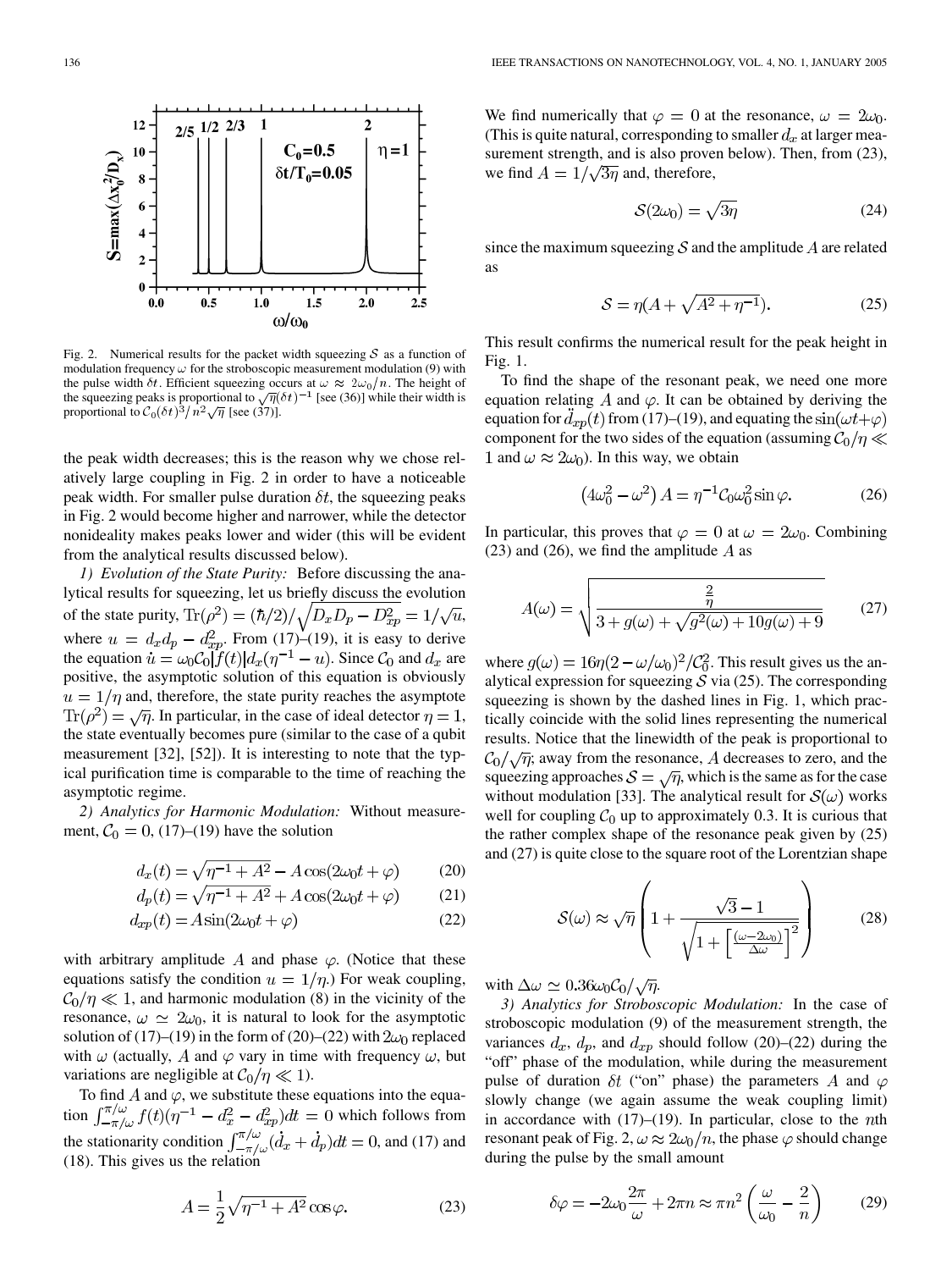

Fig. 3. Squeezing for the stroboscopic modulation for three values of the coupling with detector  $C_0$ . Solid lines show numerical results, dashed lines (practically coinciding with the solid lines) are the analytical results given by (33) and (25), and the dotted lines are calculated using the simplified equation (35).

in order to match the  $2\pi/\omega$  periodicity of the asymptotic solution with the periodicity of free oscillations (20)–(22). On the other hand,  $\delta\varphi$  can be found from the equation

$$
\dot{\varphi} = \frac{-4\omega_0 C_0 \eta^{-1} |f(t)| d_{xp}}{[(d_p - d_x)^2 + 4d_{xp}^2]}
$$
(30)

which follows from from  $(17)$ – $(19)$ . Integrating  $(30)$  within the pulse interval  $|t| \leq \delta t/2$  using (20)–(22) in which A and  $\varphi$  are assumed to be constant, we obtain  $\delta \varphi = -C_0 \sin(\omega_0 \delta t)/\eta A$ . Combining this result with (29), we obtain an equation relating A and  $\varphi$ 

$$
\pi n^2 A\left(\frac{\omega}{\omega_0} - \frac{2}{n}\right) = \eta^{-1} C_0 \sin(\omega_0 \delta t) \sin \varphi.
$$
 (31)

To obtain one more equation for A and  $\varphi$ , we use the condition  $\int_{-\delta t/2}^{\delta t/2} (d_x + d_p) dt = 0$ . Expressing the derivative from  $(17)$  and  $(18)$  and using  $(20)$ – $(22)$ , we get the equation

$$
A\omega_0 \delta t = \sqrt{\eta^{-1} + A^2} \sin(\omega_0 \delta t) \cos \varphi.
$$
 (32)

Equations (31) and (32) are sufficient to find  $\ddot{A}$  for the *n*th resonance, though the expression is quite long as follows:

$$
A^{2}(\omega) = \frac{2\eta^{-1}\sin^{2}(\omega_{0}\delta t)}{B(\omega) + \sqrt{B^{2}(\omega) + 4\tilde{g}(\omega)\sin^{2}(\omega_{0}\delta t)}}\tag{33}
$$

where  $B(\omega) = \tilde{g}(\omega) + (\omega_0 \delta t)^2 - \sin^2(\omega_0 \delta t)$  and  $\tilde{g}(\omega) =$  $\pi^2 n^2 (2/n - \omega/\omega_0)^2 \eta / C_0^2$ . The squeezing S is obtained from this result using (25). The corresponding analytical curves are plotted in Fig. 3 by the dashed lines which practically coincide with the numerical results shown by the solid lines. One can see that the analytics work well even for  $C_0 = 1$ , even though it was assumed that  $C_0 \ll 1$  for the derivation.

The value of squeezing at  $\omega = 2\omega_0/n$  (peak height) can be obtained from (33), but it is easier to use (32) with  $\varphi = 0$  [which follows from (31)], which leads to the result

$$
S\left(\frac{2\omega_0}{n}\right) = \sqrt{n}\sqrt{\frac{\omega_0 \delta t + \sin(\omega_0 \delta t)}{\omega_0 \delta t - \sin(\omega_0 \delta t)}}.
$$
(34)

The analytical results significantly simplify in the case of short pulses,  $\delta t \ll T_0 = 2\pi/\omega_0$ , then

$$
A^{2}(\omega) = \frac{\frac{6}{(\omega_{0}\delta t)^{2}\eta}}{1 + \sqrt{1 + \left[\frac{6\pi\sqrt{\eta}n^{2}(\omega - \frac{2\omega_{0}}{n})}{C_{0}(\delta t)^{3}\omega_{0}^{4}}\right]^{2}}}
$$
(35)

which corresponds to the peak squeezing

$$
S\left(\frac{2\omega_0}{n}\right) = \frac{2\sqrt{3\eta}}{\omega_0 \delta t} \tag{36}
$$

and the full width at half height of  $S(\omega)$  equal to

$$
\Delta \omega = \frac{4C_0(\delta t)^3 \omega_0^4}{\pi n^2 \sqrt{3\eta}}.
$$
\n(37)

The curves calculated using (35) are shown in Fig. 3 by the dotted lines. As one can see, there is a noticeable difference from the numerical results away from the resonance; however, the main part of the peak is fitted quite well.

Equation (36) shows that the maximum squeezing in our model does not depend on coupling  $C_0$ . Nanoresonator interaction with an extra environment (for example, due to the finite quality factor) would obviously change this conclusion, because the corresponding decay of squeezing would compete with the squeezing "build up," which rate is propotional to  $C_0$ as follows from  $(17)$ – $(19)$ .

## *D. Quantum Feedback of the Packet Center*

While the width of the monitored Gaussian packet can be squeezed below the ground state width as shown in the previous subsection, the center of the packet undergoes random evolution described by (12) and (13) and without feedback diffuses far away from the origin. For our model, which assumes an infinite quality factor of the nanoresonator, the packet center evolves infinitely far away because the back-action from the detector "heats up" the nanoresonator to a formally infinite effective temperature (voltage) of the detector [[17\]](#page-7-0), [[22\]](#page-7-0), [\[33](#page-8-0)]. To prevent deviation of the packet center from the origin, we can apply the quantum feedback described by the force  $\mathcal F$  in (13). Similar to [\[22](#page-7-0)] and [\[33](#page-8-0)], we choose it as

$$
\mathcal{F} = -m\omega_0 \gamma_x \langle x \rangle - \gamma_p \langle p \rangle. \tag{38}
$$

Notice that the random oscillating evolution of  $\langle x \rangle$  and  $\langle p \rangle$  can be extracted from the measurement record using (12) and (13) even when the measurement is performed during only small fraction of the period.

Following [\[22\]](#page-7-0) and [\[33](#page-8-0)], we characterize the distribution of the packet center position  $\langle x \rangle$  and center momentum  $\langle p \rangle$  by the ensemble averages (over realizations)  $\langle\langle x \rangle\rangle$  and  $\langle\langle p \rangle\rangle$  and the variances  $D_{\langle x \rangle} = \langle \langle x \rangle^2 \rangle - \langle \langle x \rangle \rangle^2$ ,  $D_{\langle p \rangle} = \langle \langle p \rangle^2 \rangle - \langle \langle p \rangle \rangle^2$ , and . In the notation of doubled angle brackets, the inner brackets mean averaging with the density matrix  $\rho$  in an individual realization of the process, while the outer brackets represent averaging over realizations.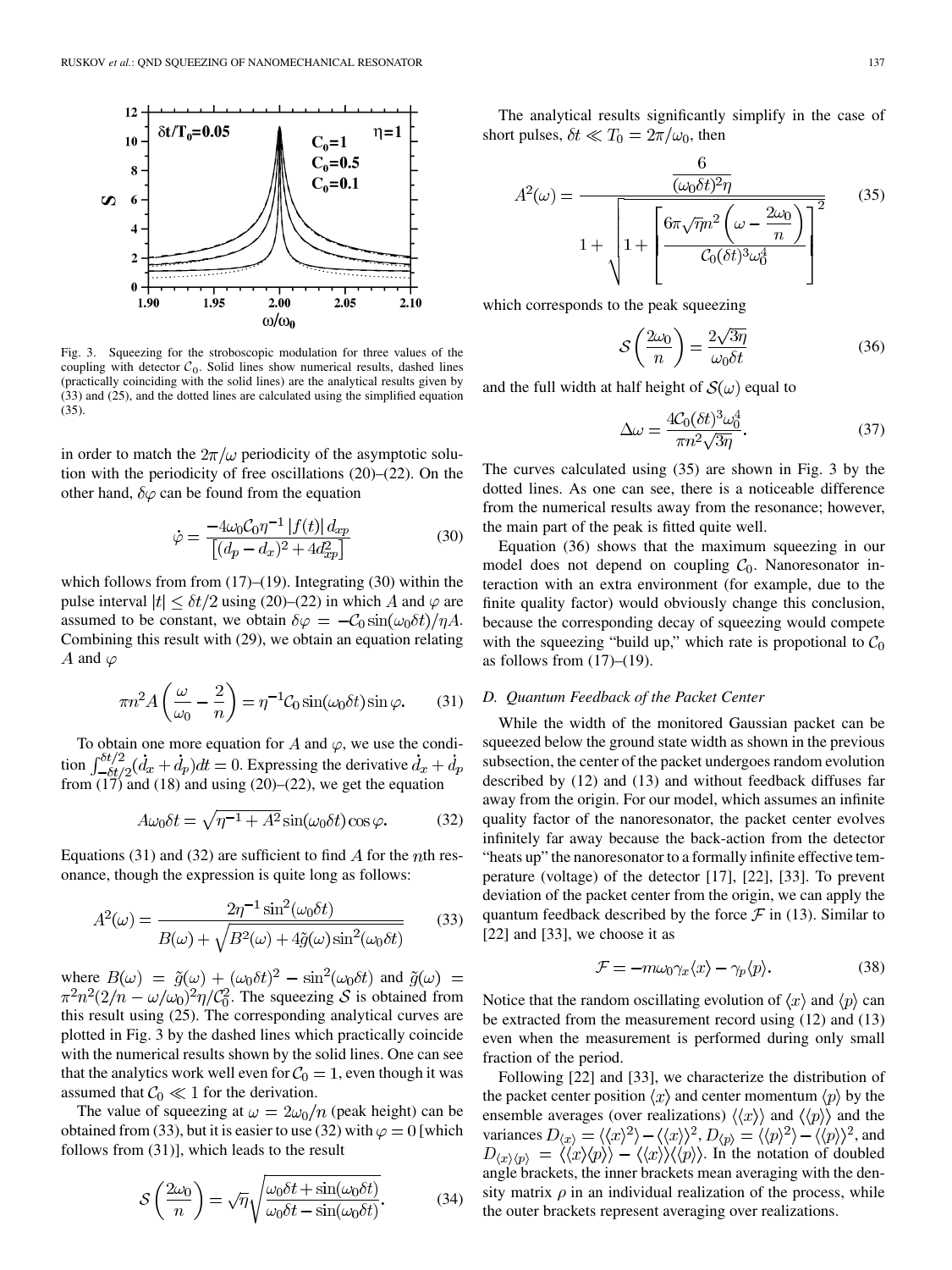The equations for  $\langle \langle \dot{x} \rangle \rangle$  and  $\langle \langle \dot{p} \rangle \rangle$  derived from (12) and (13) lead to the ensemble averaged position evolution as  $\langle \langle \ddot{x} \rangle \rangle$  +  $\langle \gamma_p \langle \langle \dot{x} \rangle \rangle + (\omega_0^2 + \gamma_x \omega_0) \langle \langle x \rangle \rangle = 0$ , from which it is clear that  $\langle\langle x\rangle\rangle$  relaxes to zero for positive  $\gamma_p$ .

Introducing dimensionless variances  $d_{\langle x \rangle} \equiv D_{\langle x \rangle} 2m \omega_0 / \hbar$ ,  $d_{\langle p \rangle} \equiv D_{\langle p \rangle} 2/\hbar m \omega_0$ , and  $d_{\langle x \rangle \langle p \rangle} \equiv D_{\langle x \rangle \langle p \rangle} 2/\hbar$ , we derive the following equations from (12) and (13):

$$
\frac{d_{\langle x \rangle}}{\omega_0} = 2d_{\langle x \rangle \langle p \rangle} + C_0 |f(t)| d_x^2
$$
\n
$$
\frac{d_{\langle p \rangle}}{\omega_0} = 2d_{\langle p \rangle} = 2d_{\langle p \rangle} = 2\pi d_{\langle p \rangle} = 2\pi d_{\langle p \rangle} = 2\pi d_{\langle p \rangle} = 2\pi d_{\langle p \rangle} = 2\pi d_{\langle p \rangle} = 2\pi d_{\langle p \rangle} = 2\pi d_{\langle p \rangle}
$$
\n(39)

$$
\frac{\Delta \nu}{\omega_0} = -2d_{\langle x \rangle \langle p \rangle} - 2\mu F d_{\langle x \rangle \langle p \rangle} - 2F d_{\langle p \rangle} + C_0 |f(t)| d_{xp}^2
$$
\n(40)

$$
\frac{d\langle x \rangle \langle p \rangle}{\omega_0} = d\langle p \rangle - d\langle x \rangle - \mu F d\langle x \rangle - F d\langle x \rangle \langle p \rangle + C_0 |f(t)| d_x d_{xp}
$$
\n(41)

where  $F = \gamma_p/\omega_0$  and  $\mu = \gamma_x/\gamma_p$  are the dimensionless feedback parameters.

We have simulated these equations numerically using the asymptotic solutions of (17)–(19) for  $d_x$ ,  $d_p$ , and  $d_{xp}$ . We have mostly studied the resonance  $\omega = 2\omega_0$  in the weakly coupling regime. The main finding is that, for both harmonic [see (8)] and stroboscopic [see (9)] modulation of measurement, the center position variance  $d_{\langle x \rangle}$  can be made much smaller than the packet variance  $d_x$  at time moments  $t = i2\pi/\omega$  when the packet squeezing is at a maximum. Therefore, the corresponding worsening of the ensemble-averaged squeezing defined as  $\left(d_x + d_{\langle x \rangle} + \langle \langle x \rangle \rangle^2 / \Delta x_0^2\right)^{-1}$  is negligible.

As an example, for the stroboscopic modulation with  $\delta t/T_0 = 0.05$  and  $C_0 = 0.1$  at  $\omega = 2\omega_0$ , the ratio  $d_{\langle x \rangle}/d_x$ at  $t = jT_0/2$  is around 0.4% for  $\mu = 0$  and  $F = 0.5$  and around 0.1% for  $\mu = 10$  and  $F \gg 1$ . [The term with  $\gamma_x$  in (38) is not necessary; however, it improves squeezing of the packet center, so nonzero  $\mu$  is beneficial.] The ratio  $d_{\langle x \rangle}/d_x$ decreases with a decrease of the pulse width  $\delta t$  and a decrease of coupling  $C_0$ . It is important to notice that  $d_{\langle x \rangle}$  scales linearly with  $C_0$  as follows from (39)–(41), while  $d_x$  as well as  $d_p$  and  $d_{xp}$  do not depend on  $\mathcal{C}_0$  at  $\omega = 2\omega_0$  and  $\mathcal{C}_0/\eta \ll 1$  (this was also checked numerically). Therefore, the ratio  $d_{\langle x \rangle}/d_x$  can be made arbitrary small at small coupling.

The analytical results (which will be described in more detail elsewhere) show that, in the case  $\mu\omega_0 \delta t \gg 1$  and  $F \gg 1$ , the variance of the packet center at the middle of the measurement pulse is  $d_{\langle x \rangle} = C_0(\omega_0 \delta t)^2 / 24\mu \eta$ , which can obviously be made much smaller than  $S^{-1}$  given by (36) at sufficiently small  $\mathcal{C}_0/\sqrt{\eta}$  and  $\omega_0\delta t$  and/or sufficiently large  $\mu$ .

## *E. Observability of the Squeezed State*

The fact that the squeezed state of a nanoresonator can be prepared by the modulated measurement and quantum feedback does not automatically mean that this state may be useful for the measurement of extremely weak forces and even that such state can be checked experimentally in a straightforward way. As an example of such a problem, in one of the setups analyzed in [\[44](#page-8-0)] the squeezed in-loop optical state is realized by using quantum feedback, but the squeezing of the output light is impossible. Fortunately, as we discuss below, in our case there is no problem with observability of the squeezed state.

We have studied the possibility to verify the squeezed state of the nanoresonator in the following way. After the preparation of the squeezed state by stroboscopic measurement and feedback, the feedback at some moment  $(t = 0)$  is switched off, while the stroboscopic measurement continues. Considering for simplicity the case of one measurement per nanoresonator period  $(n = 2, \omega = \omega_0)$ , we calculate the average of the position measurements (each pulse gives a very imprecise measurement because of weak coupling)

$$
X_N = \frac{1}{N} \sum_{j=1}^N \frac{1}{\delta t k_0} \int_{jT_0 - \frac{\delta t}{2}}^{jT_0 + \frac{\delta t}{2}} [I(t) - I_{00}] dt.
$$
 (42)

The idea is that, for a squeezed initial state,  $X_N$  can be much closer to zero than if we would start with the ground state.

The analysis of the distribution of  $X_N$  (over realizations) is very simple in the case of instantaneous but imprecise measurements,  $\delta t \to 0$ ,  $C_0 \delta t = \text{const}$ , since the Hamiltonian evolution of the resonator in between the measurements can be completely neglected and, therefore,  $N$  measurements are equivalent to one  $N$ -times stronger measurement. This gives us the variance of  $X_N$  equal to

$$
D_{X,N} = \frac{\hbar}{2m\omega_0} \left( \frac{1}{S} + \frac{1}{N C_0 \omega_0 \delta t} \right) \tag{43}
$$

where the first term is due to the initial packet width, while the second term is the inaccuracy of the measurement which improves with N. Obviously, at  $N \gg 1/C_0\omega_0 \delta t$ , this variance for a squeezed state  $(S > 1)$  is significantly smaller than the variance for the ground state  $(S = 1)$ . Even though this difference can be rigorously verified only by performing many experiments to accumulate statistics for  $D_{X,N}$ , it can be observed even in a single experiment with good reliability if  $S \gg 1$ . (In a single realization, the failure probability for distinguishing squeezed and ground states is crudely  $S^{-1/2}$ .)

Unfortunately, this result requires the assumption of infinitely strong coupling, so it is not obvious if it holds in the case of weak coupling or not. The possible problem is that for sufficiently large  $N$  which makes the second term in (43) sufficiently small, the nanoresonator heating due to measurement back-action may already eliminate the squeezing (the feedback is off). We have calculated  $D_{X,N}$  for stroboscopic modulation numerically using (12) and (13) and have found that there is still a range of  $N$  where the squeezed and ground initial states lead to significantly different  $D_{X,N}$  and, therefore, can be reliably distinguished. As an example, for  $C_0 = 0.1$ ,  $\eta = 1$ , and  $\delta t = 0.02T_0$ , the normalized variance  $d_{X,N} \equiv D_{X,N} 2m\omega_0/\hbar$ achieves a minimum of 0.078 (at  $N \simeq 4 \times 10^3$ ), which is crudely two times larger than the contribution from the initial squeezing  $1/\mathcal{S} = 0.036$  and is still significantly smaller than the ground state limit  $d_{X,N} \geq 1$ . We have found numerically that the minimum  $d_{X,N}$  scales linearly with the pulse width  $\delta t$  (similarly to  $1/S$ ) and practically does not depend on coupling  $C_0$  at  $C_0 \leq 1$ . This hints that the product  $S \times \min_N d_{X,N}$  is practically a constant approximately equal to 2 and, therefore, verification of the squeezed state by a weakly coupled detector is almost as efficient as the verification by instantaneous measurements (within a factor of about 2).

 $\ddot{ }$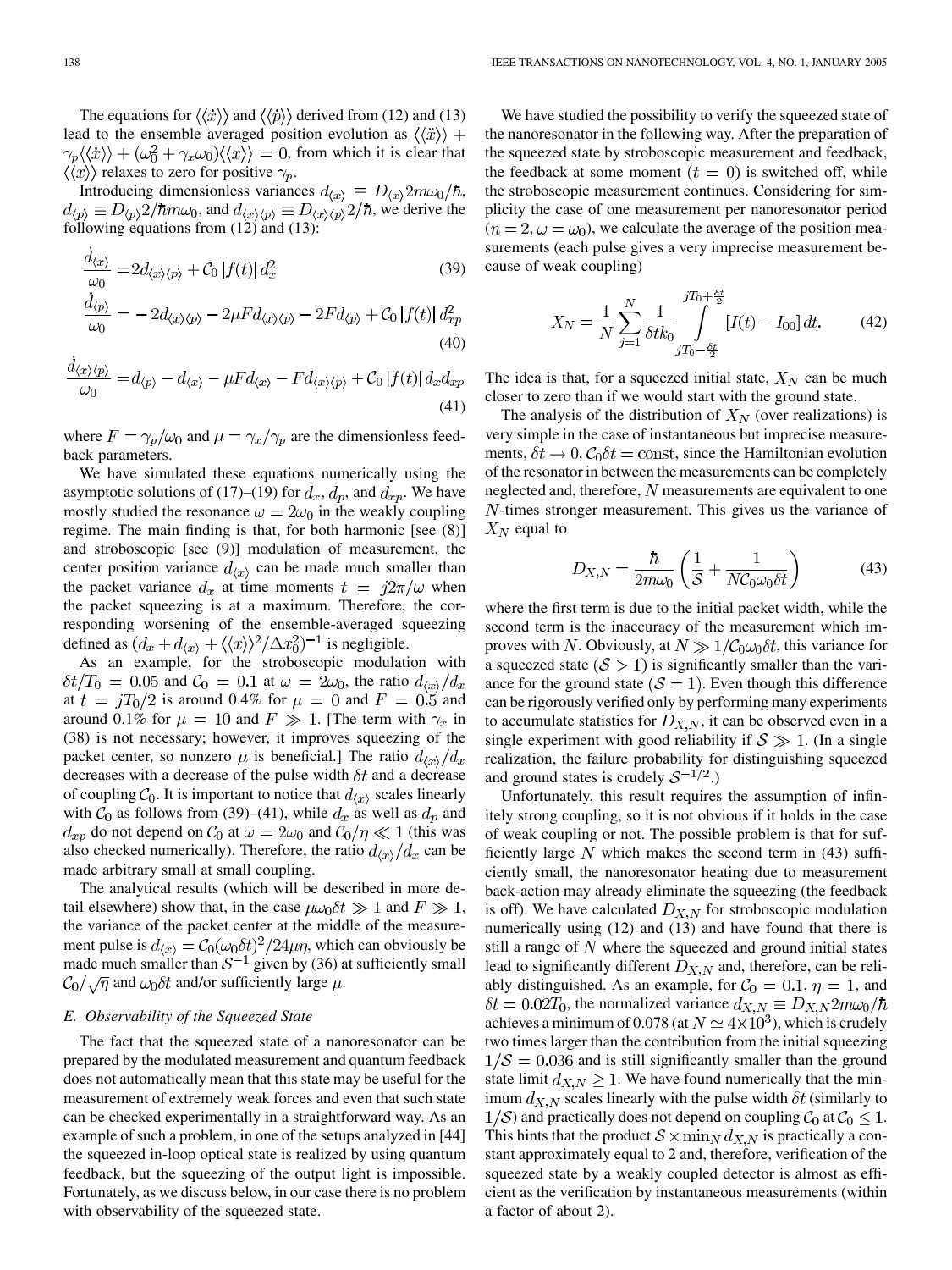## IV. CONCLUSION

<span id="page-7-0"></span>In this paper, we have shown that the uncertainty of the nanoresonator position can be squeezed significantly below the ground state level by the modulated in time measurement of the nanoresonator position with the QPC or RF-SET detector. The measurement strength is modulated by applying the periodic voltage across the detector. The mechanism of squeezing is similar to the QND measurements [1] (cancelled Hamiltonian evolution allows the buildup of the effective measurement strength for repeated weak measurements), though a significant difference in our case is the continuous measurement with weak coupling to the detector. We have considered harmonic [see (8)] and stroboscopic [see (9)] modulations and found that only a moderate squeezing  $S \leq \sqrt{3\eta}$  is possible for the harmonic modulation with frequency  $\omega \approx 2\omega_0$  [see (24), (27), and Fig. 1]. However, the stroboscopic modulation can lead to an arbitrary strong squeezing  $\mathcal{S} \leq 2\sqrt{3\eta}/\omega_0 \delta t$  for sufficiently short measurement pulses  $\delta t$  applied with frequency  $\omega = 2\omega_0/n$  [see (34)–(37) and Fig. 2]. Obviously, the state width oscillates with time, so that the maximum position squeezing is achieved periodically (with a period close to  $\pi/\omega_0$ ), while the maximum squeezing of momentum happens with  $\pi/2\omega_0 = T_0/4$  time shift (when  $S < 1$ ).

While the modulated measurement squeezes the width of the state (packet), the position of the packet center  $\langle x \rangle$  fluctuates due to random back-action from the detector; so, to keep the packet center near  $x = 0$ , we need to apply quantum feedback. We have found that the feedback can keep the deviation of  $\langle x \rangle$  from zero much smaller than the packet width, which means that the ensemble-averaged squeezing practically does not differ from the packet width squeezing.

In this paper, we have used the Bayesian formalism [[32\]](#page-8-0), [[52\]](#page-8-0) for the description of the quantum measurement process. However, since the obtained equations practically coincide with the equations used in [22] and [[33\]](#page-8-0), we have followed those papers to a large extent, especially for the analysis of the evolution of the Gaussian states.

An important issue is the possibility to use the squeezed states of the nanoresonator for the measurement of weak forces with the accuracy beyond the standard quantum limit. Even though we did not consider this question explicitly, we have found that the state squeezing can be verified (with high reliability) even in a single measurement run by a weakly coupled detector.

The main drawback of the present theory is the assumption of a very large quality factor  $Q$  of the nanoresonator. Crude preliminary analysis indicates that our results for the stroboscopic modulation are valid for  $Q \gg S^3/\mathcal{C}_0\sqrt{\eta} \sim \eta/\mathcal{C}_0(\omega_0\delta t)^3$ and sufficiently small temperature of the environment,  $T/\hbar\omega_0 \ll \sqrt{\eta}Q\mathcal{C}_0/S^3 \sim Q\mathcal{C}_0(\omega_0\delta t)^3/\eta$ . These conditions seem to be within present-day experimental reach for moderate squeezing  $S$ .

## ACKNOWLEDGMENT

The authors would like to thank D. Averin, A. Doherty, S. Habib, K. Jacobs, K. Likharev, I. Martin, and G. Milburn for fruitful discussions and remarks.

### **REFERENCES**

- [1] V. B. Braginsky and F. Y. Khalili, *Quantum Measurement*. Cambridge, U.K.: Cambridge Univ. Press, 1992.
- [2] V. B. Braginsky, Y. I. Vorontsov, and F. Y. Khalili, "Optimal quantum measurements in detectors of gravitation radiation," *JETP Lett.*, vol. 27, pp. 276–280, 1978.
- [3] K. S. Thorne, R. W. P. Drever, C. M. Caves, M. Zimmermann, and V. D. Sandberg, "Quantum nondemolition measurements of harmonic oscillators," *Phys. Rev. Lett.*, vol. 40, pp. 667–671, 1978.
- [4] C. M. Caves, K. S. Thorne, R. W. P. Drever, V. D. Sandberg, and M. Zimmermann, "On the measurement of a weak classical force coupled to a quantum-mechanical oscillator. I. Issues of principle," *Rev. Mod. Phys.*, vol. 52, pp. 341–392, 1980.
- [5] H. J. Kimble, Y. Levin, A. B. Matsko, K. S. Thorne, and S. P. Vyatchanin, "Conversion of conventional gravitational-wave interferometers into quantum nondemolition interferometers by modifying their input and/or output optics," *Phys. Rev. D, Part. Fields*, vol. 65, pp. 022 002-1–022 002-31, 2002.
- [6] V. B. Braginskii, "Adolescent years of experimental physics," *Physics-Uspekhi*, vol. 46, pp. 81–87, 2003.
- [7] D. V. Averin, "Quantum nondemolition measurements of a qubit," *Phys. Rev. Lett.*, vol. 88, pp. 207 901-1–207 901-4, 2002.
- [8] L. Bulaevskii, M. Hruska, A. Shnirman, D. Smith, and Y. Makhlin, "Nondemolition measurements of a single quantum spin using Josephson oscillations," *Phys. Rev. Lett.*, vol. 92, p. 177 001, 2004.
- [9] J. M. Geremia, J. K. Stockton, and H. Mabuchi, "Real-time quantum feedback control of atomic spin-squeezing," *Science*, vol. 304, pp. 270–273, 2004.
- [10] A. N. Cleland and M. L. Roukes, "Fabrication of high frequency nanometer scale mechanical resonators from bulk Si crystals," *Appl. Phys. Lett.*, vol. 69, pp. 2653–2655, 1996.
- [11] D. W. Carr and H. G. Craighead, "Fabrication of nanoelectromechanical systems in single crystal silicon using silicon on insulator substrates and electron beam lithography," *J. Vacuum Sci. Technol. B, Microelectron. Process. Phenom.*, vol. 15, pp. 2760–2763, 1997.
- [12] X. Ming, H. Huang, C. A. Zorman, M. Mehregany, and M. L. Roukes, "Nanodevice motion at microwave frequencies," *Nature*, vol. 421, p. 496, 2003.
- [13] R. G. Knobel and A. N. Cleland, "Nanometer-scale displacement sensing using a single electron transistor," *Nature*, vol. 424, pp. 291–293, 2003.
- [14] M. D. LaHaye, O. Buu, B. Camarota, and K. C. Schwab, "Approaching the quantum limit of a nanomechanical resonator," *Science*, vol. 304, pp. 74–77, 2004.
- [15] A. N. Cleland, J. S. Aldridge, D. C. Driscoll, and A. C. Gossard, "Nanomechanical displacement sensing using a quantum point contact," *Appl. Phys. Lett.*, vol. 81, pp. 1699–1701, 2002.
- [16] M. Blencowe, "Quantum electromechanical systems," *Phys. Reports*, vol. 395, pp. 159–222, 2004.
- [17] D. Mozyrsky and I. Martin, "Quantum-classical transition induced by electrical measurement," *Phys. Rev. Lett.*, vol. 89, pp. 018 301-1–018 301-4, 2002.
- [18] A. D. Armour, M. P. Blencowe, and K. C. Schwab, "Entanglement and decoherence of a micromechanical resonator via coupling to a Cooperpair box," *Phys. Rev. Lett.*, vol. 88, pp. 148 301-1–148 301-4, 2002.
- [19] A. Y. Smirnov, L. G. Mourokh, and N. J. M. Horing, "Nonequilibrium fluctuations and decoherence in nanomechanical devices coupled to the tunnel junction," *Phys. Rev. B, Condens. Matter*, vol. 67, pp. 115 312- 1–115 312-9, 2003.
- [20] K. Schwab, "Spring constant and damping constant tuning of nanomechanical resonators using a single-electron transistor," *Appl. Phys. Lett.*, vol. 80, pp. 1276–1278, 2002.
- [21] R. Knobel and A. N. Cleland, "Piezoelectric displacement sensing with a single-electron transistor," *Appl. Phys. Lett.*, vol. 81, pp. 2258–2260, 2002.
- [22] A. Hopkins, K. Jacobs, S. Habib, and K. Schwab, "Feedback cooling of a nanomechanical resonator," *Phys. Rev. B, Condens. Matter*, vol. 68, pp. 235 328-1–235 328-10, 2003.
- [23] I. Martin, A. Shnirman, L. Tian, and P. Zoller, "Ground state cooling of mechanical resonators," *Phys. Rev. B, Condens. Matter*, vol. 69, pp. 125 339-1–125 339-12, 2004.
- [24] R. Ruskov and A. N. Korotkov, "Quantum feedback control of a solid-state qubit," *Phys. Rev. B, Condens. Matter*, vol. 66, pp. 041 401–1–041 401–4, 2002.
- [25] H. M. Wiseman and G. J. Milburn, "Quantum-theory of optical feedback via homodyne detection," *Phys. Rev. Lett.*, vol. 70, pp. 548–551, 1993.